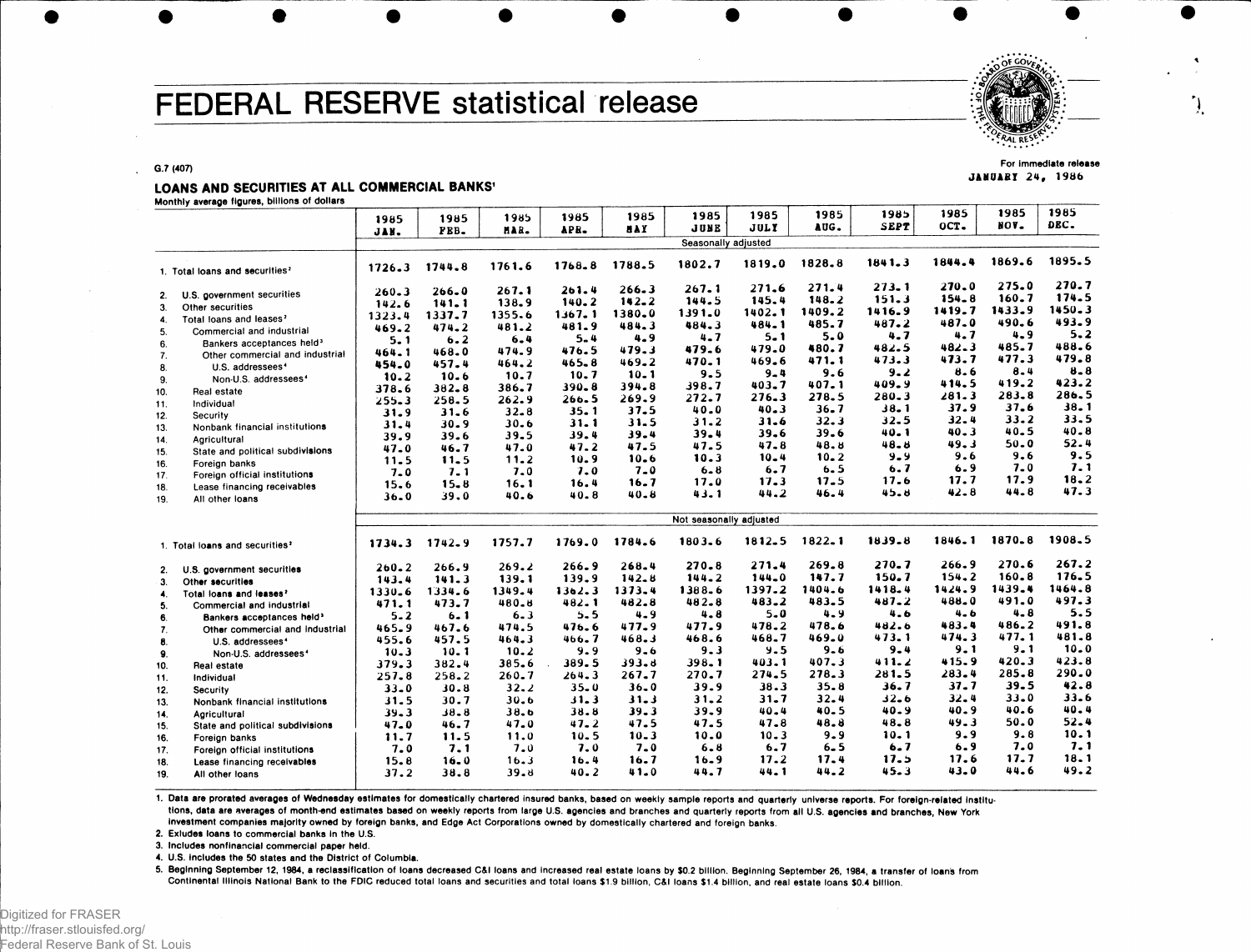#### G.7 (407)A

## LOANS AND SECURITIES AT DOMESTICALLY CHARTERED COMMERCIAL BANKS'

 $\sim$   $\sim$ 

Averages of Wednesday figures, billions of dollars

|     | Averages of wednesday rigures, omnoms or domais | 1985           | 1985       | 1984                 | 1985       | 1985      | 1985                    | 1985       | 1985       | 1985       | 1985       | 1985       | 1985<br>DEC. |
|-----|-------------------------------------------------|----------------|------------|----------------------|------------|-----------|-------------------------|------------|------------|------------|------------|------------|--------------|
|     |                                                 | JAN.           | FEB.       | MAH.                 | APH.       | NA Y      | JONE                    | JULY       | AUG.       | SEPT       | OCT.       | NOV.       |              |
|     |                                                 |                |            |                      |            |           | Seasonally adjusted     |            |            |            |            |            |              |
|     | 1. Total loans and securities <sup>2</sup>      | 1655.9         | 1673.5     | 1689.3               | 1695.4     | 1713.6    | $1726 - 2$              | 1739.6     | 1748.8     | $1761 - 7$ | 1762.7     | $1786 - 3$ | 1806.9       |
|     |                                                 | 255.7          | $261 - 2$  | 262.7                | 257.4      | $262 - 5$ | 263.3                   | 267.5      | 267.3      | 209.0      | $265 - b$  | 270.7      | 266.8        |
| 2.  | U.S. government securities                      | 140.1          | 138.4      | $136 - 2$            | 137.3      | 139.2     | 141.5                   | $142 - 0$  | 144.6      | 147.6      | $151 - 0$  | 156.6      | 170.1        |
| 3.  | Other securities                                | 1260.2         | 1273.9     | 1290.5               | $1300 - 6$ | 1311.9    | $1321 - 4$              | $1330 - 2$ | 1336.8     | 1345.1     | $1346 - 1$ | 1359.0     | 1370.1       |
| 4.  | Total loans and leases <sup>2</sup>             | 426.4          | 430.6      | 436.8                | 436.6      | 437.5     | 436.3                   | 435.9      | 437.6      | 439.0      | $437 - 6$  | 440.0      | $440 - 6$    |
| 5.  | Commercial and industrial                       | 3.1            | 3.9        | $4 - 0$              | $2 - 8$    | $2 - 3$   | $2 - 2$                 | $2 - 5$    | 2.6        | $2 - 4$    | $2 - 3$    | $2 - 3$    | 1.9          |
| 6.  | Bankers acceptances held <sup>3</sup>           | 423.3          | 426.7      | 432.8                | 433.7      | 435.2     | 434.1                   | 433.4      | 435.0      | 436.5      | $435 - 3$  | 437.6      | 438.6        |
| 7.  | Other commercial and industrial                 | 417.9          | 420.9      | 427.0                | 427.8      | 429.6     | 428.9                   | $428 - 2$  | 429.6      | 431.4      | $430 - 4$  | $433 - 0$  | 434.8        |
| 8.  | U.S. addressees <sup>4</sup>                    | 5.5            | $5 - 8$    | $5 - 6$              | 5.9        | 5.6       | 5.2                     | $5 - 2$    | 5.4        | 5.2        | $4 - 9$    | 4.6        | $3 - 8$      |
| 9.  | Non-U.S. addressees <sup>4</sup>                | 373.7          | 377.9      | 381.7                | 385.9      | 389.9     | 393.8                   | 398.7      | $402 - 2$  | $405 - 0$  | 409-6      | 414.2      | 418.2        |
| 10. | Real estate                                     | 255.0          | $258 - 2$  | $262 - 6$            | 266.3      | 269.6     | 272.4                   | 276.0      | 278.2      | $200 - 0$  | $281 - 0$  | 283.5      | $286 - 2$    |
| 11. | Individual                                      | $30 - 4$       | $30 - 2$   | 31.6                 | 33.7       | $36 - 2$  | $38 - 4$                | $38 - 2$   | 34.9       | 36.4       | $35 - 9$   | 35.5       | 35.1         |
| 12. | <b>Security</b>                                 | 29.1           | $28 - 8$   | 28.2                 | $28 - 5$   | 28.8      | 28.8                    | 29.1       | 29.3       | 29.4       | $29 - 3$   | $30 - 0$   | $29 - 4$     |
| 13. | Nonbank financial institutions                  | 39.9           | 39.6       | 39.5                 | 39.4       | 39.4      | 39.4                    | 39.6       | 39.6       | 40.1       | $40 - 3$   | 40.5       | $40 - 8$     |
| 14. | Agricultural                                    | 47.0           | 46.7       | 47.0                 | 47.2       | 47.5      | 47.5                    | $47 - 8$   | 48.8       | 48.8       | 49.3       | $50 - 0$   | 52.4         |
| 15. | State and political subdivisions                |                | $6 - 6$    | 6.3                  | 6.1        | 6.0       | 5.9                     | 5.9        | 5.7        | 5.8        | $5 - 6$    | 5.5        | $5 - 7$      |
| 16. | Foreign banks                                   | 6.6<br>$4 - 2$ | $4 - 2$    | $4 - 1$              | 4.3        | $4 - 2$   | 4.0                     | $3 - 9$    | 3.6        | 3.8        | $3 - 8$    | $3 - 8$    | 3.8          |
| 17. | Foreign official institutions                   | 15.6           | $15 - 8$   | 16.1                 | 16.4       | 16.7      | 17.0                    | 17.3       | 17.5       | 17.6       | 17.7       | 17.9       | 18.2         |
| 18. | Lease financing receivables                     | 32.3           | $35 - 2$   | 36.5                 | $36 - 4$   | 36.1      | $37 - 9$                | 37.6       | 39.3       | 39.3       | 36.1       | 38.0       | 39.7         |
| 19. | All other loans                                 |                |            |                      |            |           |                         |            |            |            |            |            |              |
|     |                                                 |                |            |                      |            |           | Not seasonally adjusted |            |            |            |            |            |              |
|     | 1. Total loans and securities <sup>2</sup>      | $1661 - 8$     | $1671 - 2$ | 1684.8               | 1695.8     | 1711.5    | 1728.4                  | $1734 - 8$ | $1744 - 1$ | $1760 - 1$ | $1764 - 0$ | 1787.2     | 1816.9       |
|     |                                                 |                |            | 264.7                | 262.7      | $264 - 4$ | 266.9                   | 267.4      | $265 - 9$  | 266.8      | $202 - 7$  | $266 - 4$  | 263.2        |
| 2.  | U.S. government securities                      | 255.5          | $262 - 2$  | $136 - 4$            | 137.1      | 139.9     | 141.2                   | 140.7      | 144.2      | 146.9      | $150 - 2$  | 156.7      | 172.1        |
| 3.  | Other securities                                | 140.9          | 138.6      | 1283.7               | 1296.0     | 1307.1    | 1320.3                  | $1326 - 7$ | 1334.0     | 1346.4     | 1351.0     | 1364.0     | 1381.6       |
| 4.  | Total loans and leases <sup>2</sup>             | $1265 - 4$     | 1270.4     | 435.8                | 436.9      | 437.8     | 436.5                   | 436.2      | 436.1      | 438.4      | 437.8      | 439.7      | 442.4        |
| 5.  | Commercial and industrial                       | 427.2          | 429.9      | $3 - 8$              | $2 - 9$    | $2 - 3$   | $2 - 3$                 | $2 - 5$    | $2 - 5$    | 2.4        | $2 - 3$    | 2.3        | 2.2          |
| 6.  | Bankers acceptances held <sup>3</sup>           | $3 - 1$        | $3 - 8$    | 432.0                | 434.0      | 435.5     | $434 - 2$               | 433.7      | 433.7      | $436 - 1$  | 435.5      | 437.3      | 440.2        |
| 7.  | Other commercial and industrial                 | $424 - 1$      | 426.1      |                      | 428.4      | $430 - 1$ | 429.1                   | 428.6      | 428.6      | $431 - 1$  | 430.7      | 432.4      | 435.3        |
| 8.  | U.S. addressees <sup>4</sup>                    | $418 - 3$      | 420-4      | $426 - 2$<br>$5 - 8$ | $5 - 6$    | $5 - 4$   | $5 - 1$                 | $5 - 1$    | $5 - 0$    | $4 - 9$    | 4.9        | 4.9        | 4.9          |
| 9.  | Non-U.S. addressees <sup>4</sup>                | $5 - 8$        | 5.7        |                      | 384.6      | 388.9     | 393.2                   | 398.1      | $402 - 4$  | $406 - 2$  | $411 - 0$  | $415 - 4$  | 418.9        |
| 10. | Real estate                                     | 374.3          | 377.5      | 380.0                | 264.0      | $267 - 4$ | 270.5                   | 274.2      | 278.1      | $281 - 2$  | 283.1      | 285.6      | 289.7        |
| 11. | Individual                                      | 257.5          | 257.9      | $260 - 4$            |            | $34 - 6$  | 38.2                    | $36 - 1$   | $34 - 0$   | $35 - 0$   | 35.9       | 37.5       | $39 - 2$     |
| 12. | Security                                        | 31.5           | 29.6       | 31.0                 | 33.7       | 28.6      | 28.8                    | 29.0       | $29 - 4$   | 29.5       | 29.1       | 29.9       | 29.5         |
| 13. | Nonbank financial institutions                  | 29.2           | 28.7       | 28.3                 | $28 - 6$   | $39 - 3$  | 39.9                    | $40 - 4$   | 40.5       | $40 - 9$   | $40 - 9$   | 40.6       | $40 - 4$     |
| 14. | Agricultural                                    | $39 - 3$       | $38 - 8$   | 38.6                 | 38.8       |           | 47.5                    | 47.8       | 48.8       | 48.8       | 49.3       | 50.0       | $52 - 4$     |
| 15. | State and political subdivisions                | 47.0           | 46.7       | 47.0                 | 47.2       | 47.5      | 5.6                     | 5.9        | $5 - 7$    | $5 - 9$    | 5.7        | $5 - 6$    | 6.0          |
| 16. | Foreign banks                                   | $6 - 6$        | 6.6        | $6 - 2$              | 5.9        | 5.9       | $4 - 0$                 | $3 - 9$    | $3 - 6$    | 3.8        | $3 - 8$    | $3 - 8$    | 3.8          |
| 17. | Foreign official institutions                   | 4.2            | 4.2        | 4.1                  | 4.3        | $4 - 2$   | 16.9                    | $17 - 2$   | 17.4       | 17.5       | 17.6       | 17.7       | 18.1         |
| 18. | Lease financing receivables                     | $15 - 8$       | $10 - 0$   | 16.3                 | 10.4       | 16.7      | 39.2                    | 37.8       | $38 - 2$   | $39 - 3$   | $36 - 9$   | 38.3       | 41.2         |
| 19. | All other loans                                 | $32 - 8$       | د .4د      | 35.4                 | $35 - 8$   | 36.2      |                         |            |            |            |            |            |              |

The could be a the photograph of of a magazine present of the contr

1. Data are prorated averages of Wednesday estimates for domestically chartered insured banks, based on weekly sample reports and quarterly universe reports.

2. Exludes loans to commercial banks in the U.S.

3. Includes nonfinancial commercial paper held.

4. U.S. includes the 50 states and the District of Columbia.

<sup>5</sup> Beginning September 12, 1984, a reclassification of loans decreased C&l loans and increased real estate loans by \$0.2 billion. Beginning September 26, 1984, a transfer of loans from Continental Illinois National Bank to the FDIC reduced total loans and securities and total loans \$1.9 billion, C&l loans \$1.4 billion, and real estate loans \$0.4 billion.